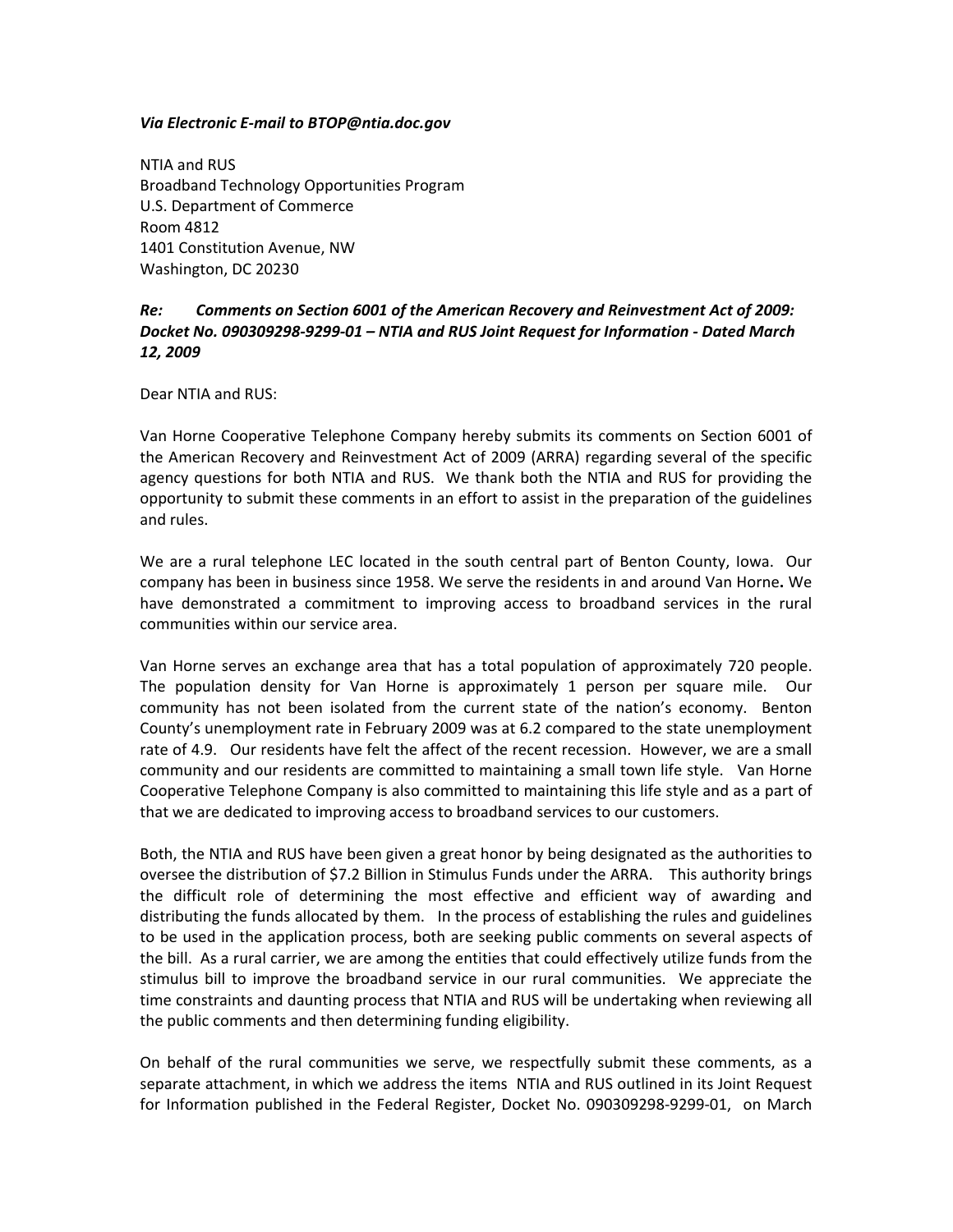12, 2009.

Respectfully submitted,

*Don Whipple* 

 Don Whipple General Manager Van Horne Cooperative Telephone Company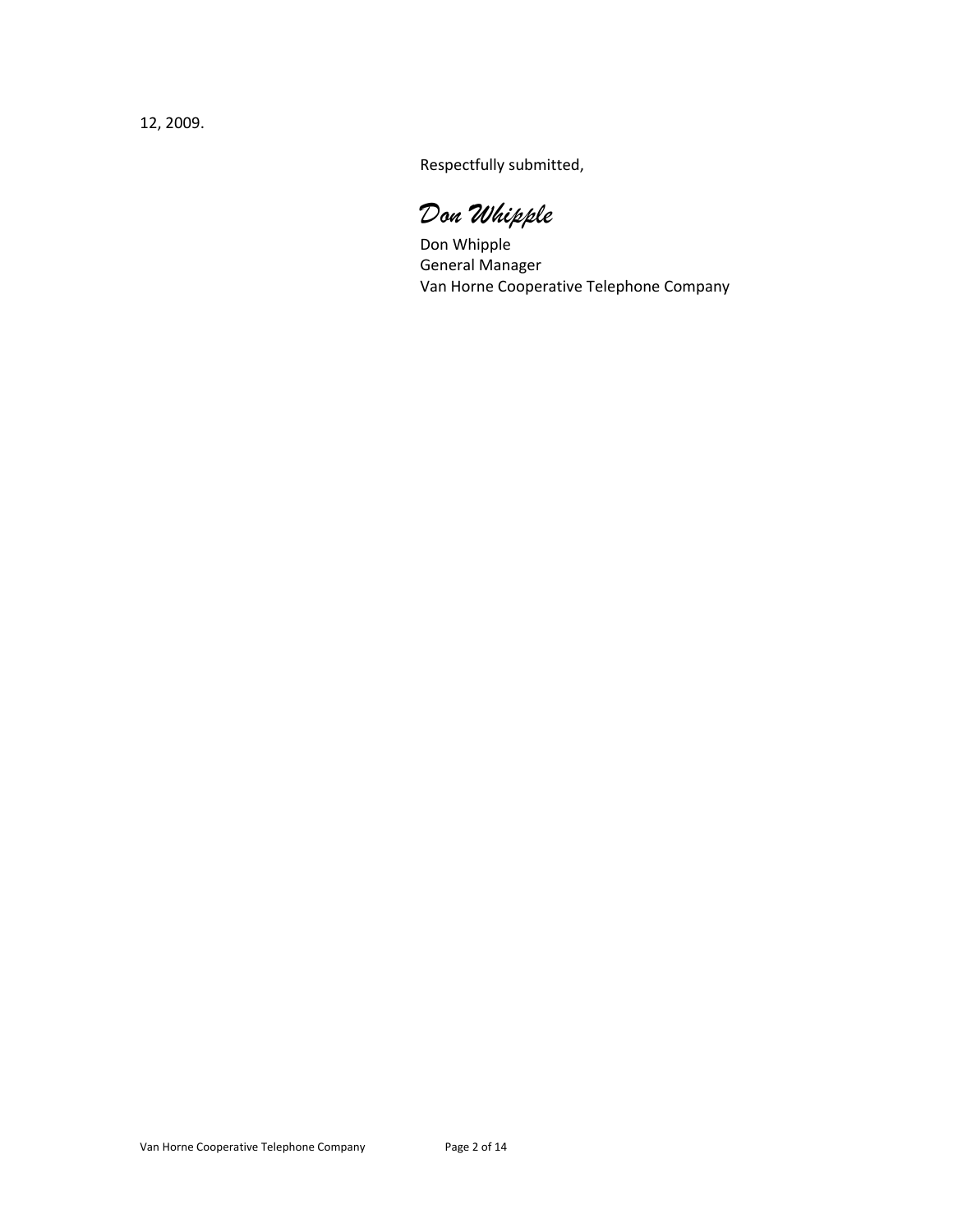# **VAN HORNE COOPERATIVE TELEPHONE COMPANY COMMENTS TO NTIA AND RUS EXECUTIVE SUMMARY**

Van Horne Cooperative Telephone Company hereby submits its comments on the American Recovery and Reinvestment Act of 2009 (ARRA) regarding several of the specific agency questions within the NTIA and RUS Joint Request for Information. As a rural telephone LEC serving rural portions of the state of Iowa, we are committed to improving access to broadband services in the rural communities we serve. We are very interested in utilizing funds from the stimulus bill to improve the broadband service in our rural communities.

We encourage NTIA and RUS to award funding in the most effective and efficient way consistent with the main goals of the bill so that funding is truly targeted to the most needy rural areas. The key element in providing broadband access is getting the infrastructure in place that will allow service providers to offer broadband to the greatest population over the greatest serving area at the greatest speed. Once the infrastructure is built, broadband access will be extended to community anchor institutions, and service providers will then be able to educate all users on the importance of broadband. By educating users and promoting the benefits, providers will be encouraging the future use and demand of broadband.

As a rural carrier with a long history of being sensitive to our service areas needs and dedicated to our customers long term quality of life, we provide the following highlights:

#### NTIA items:

- The States role must be consistent with the ARRA's text, which is to help determine unserved and underserved areas within the state and to advise on allocation of funds within the state. However, the States should only play an advisory role and not be involved in the selection of projects. Some state and local governments will be submitting their own projects and it would be a conflict for states to select their projects over private entity projects that may be more worthy. NTIA needs to make the final selection of all projects.
- Funds need to be awarded to entities that are community focused and have a demonstrated history of ensuring that quality service is provided. Start up entities in most cases will not have the experience or often the same commitment. Rural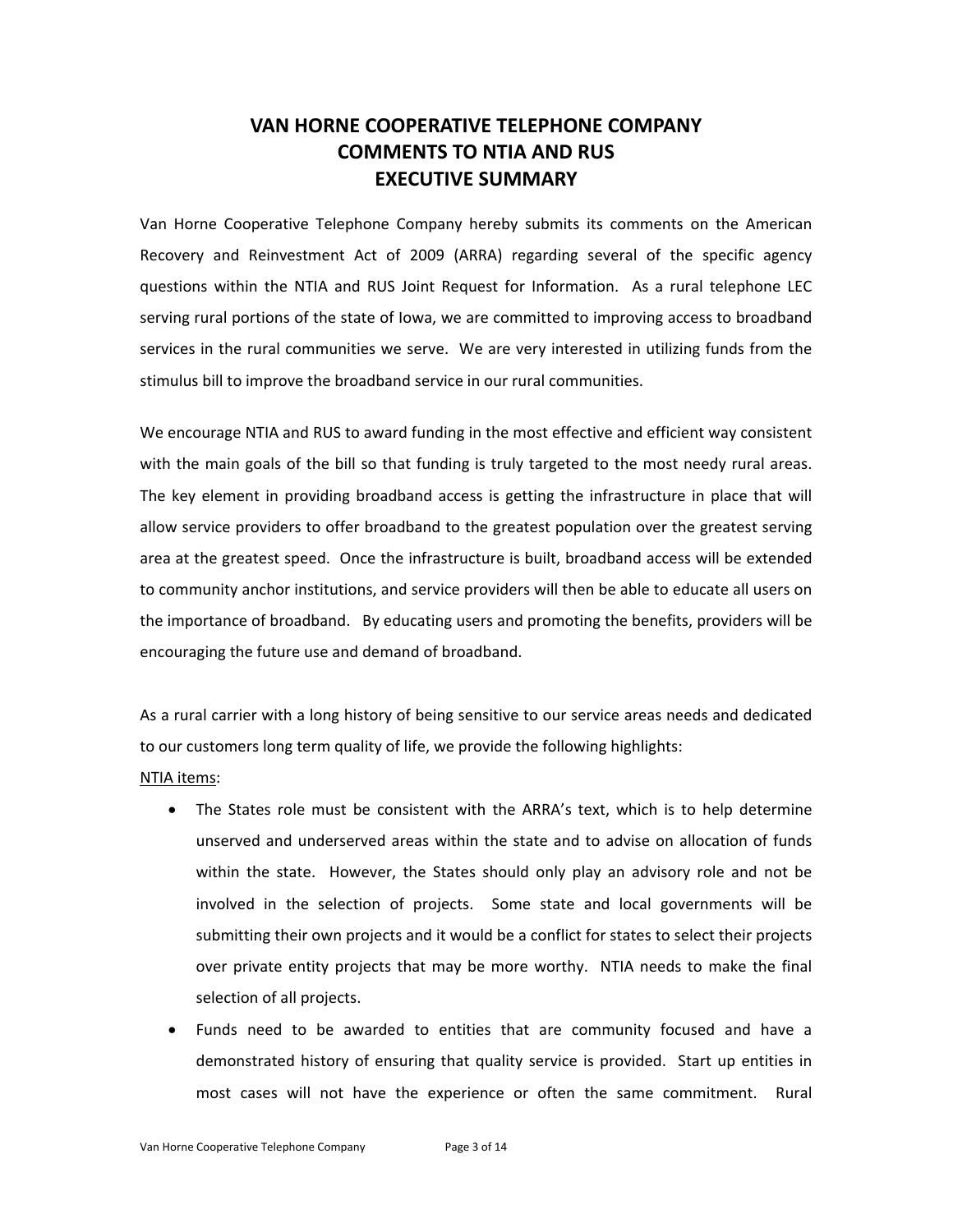providers have proven experience, skills in providing broadband, a commitment to the communities they serve and reinvest back into the communities they serve.

- In awarding funds under the BTOP program, we recommend using a similar weighting and scoring process like what was used under the original TOP program. Under the selection criteria section, we provide a listing of six (6) criteria that could be rated and assigned a relative weight.
	- o *Project to provide infrastructure capable of providing broadband service to the greatest number of population in unserved and underserved areas (30%)*
	- o *Provide service to Community Anchor Institutions (20%)*
	- o *Applicant's level of experience and commitment to the community (20%)*
	- o *Project's economic feasibility (10%)*
	- o *Long Term Sustainability of Broadband Access (10%)*
	- o *Ability to timely start and complete the project (10%)*
- Funding requests should rarely exceed 80% of the total grant request. Applicants that are able to contribute at least 20% of their own funds to the project will be more committed to the long term viability of their project. Applicants who are willing to contribute more than the minimum 20% equity should score higher in the review process.
- To effectively and efficiently review the volume of applications expected, it will be important for NTIA and RUS to have application formats that are very similar. In addition, they should both adopt similar definitions, especially of broadband, rural, unserved and underserved.
- We suggest definitions for unserved, underserved and broadband. Our definitions are consistent with the FCC's new broadband speed reporting requirements for FCC Form 477. Unserved should be defined as speeds less than 768Kbps; Underserved should be defined as speeds at least 768Kbps but less than 12Mbps.

#### RUS items:

- We recommend RUS divide the funds being allocated to them with at least 60% going for grants and the remaining 40% for loans. Many projects will be seeking funds through the ARRA because they have not been financially feasible in the past with loans.
- "Rural Economic Development" are projects that stimulate the economy with new job creation and long term sustainability. "High speed broadband service" should be the same as NTIA's "broadband" definition. The definition of "Rural" should be consistent with the new definition in the 2008 Farm Bill Sec. 601.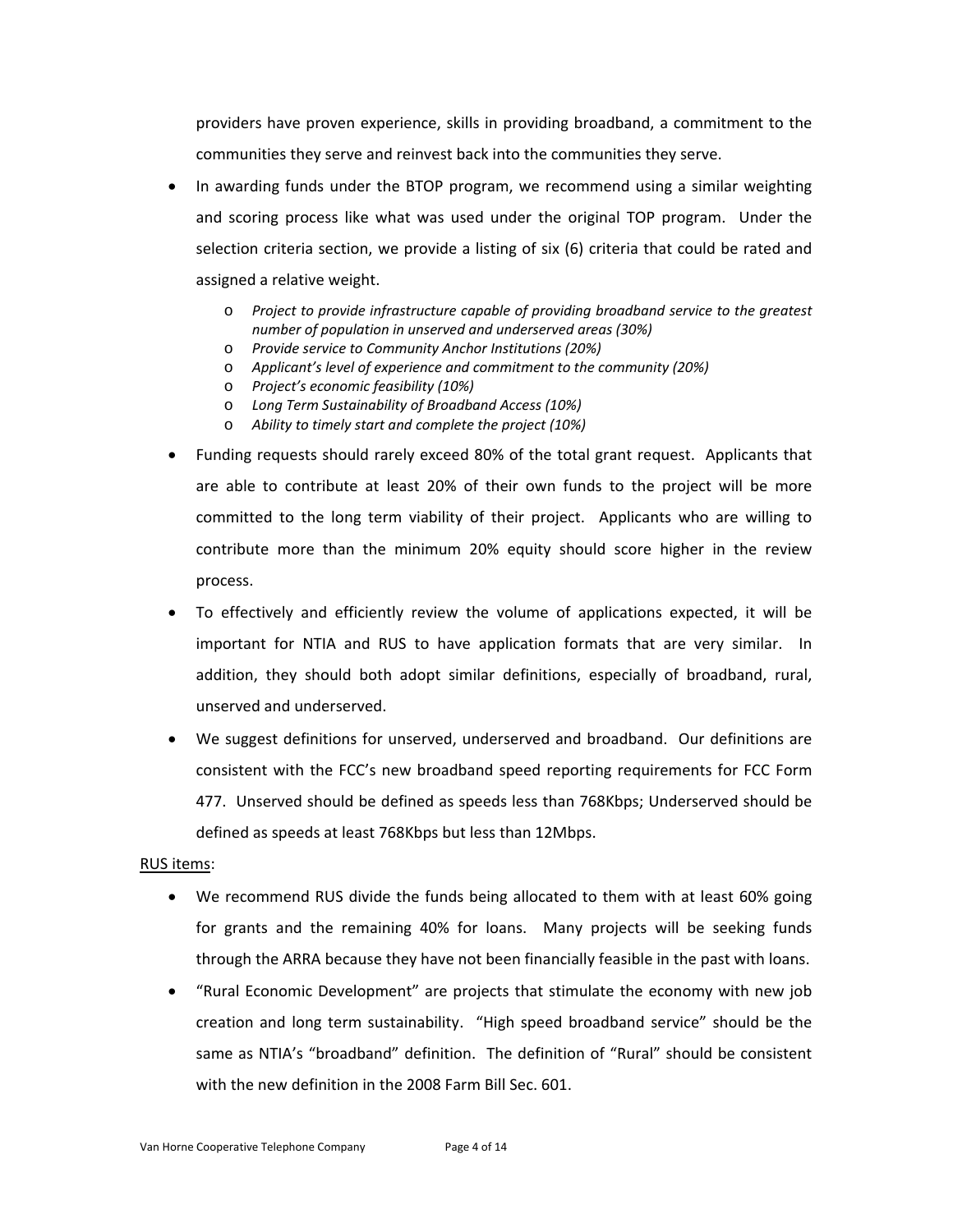• Current and former RUS borrowers should receive top priority in the eligibility criteria as stated in the ARRA. The selection criteria for RUS funded projects should be similar to the criteria for NTIA projects, with the addition of any criteria that are unique to RUS as listed in the ARRA.

Our full comments are listed below. We have numbered each comment in correlation to their listing in the Joint RFI. We appreciate the opportunity to submit these comments in preparation of the rules. Via Electronic E‐mail to BTOP@ntia.doc.gov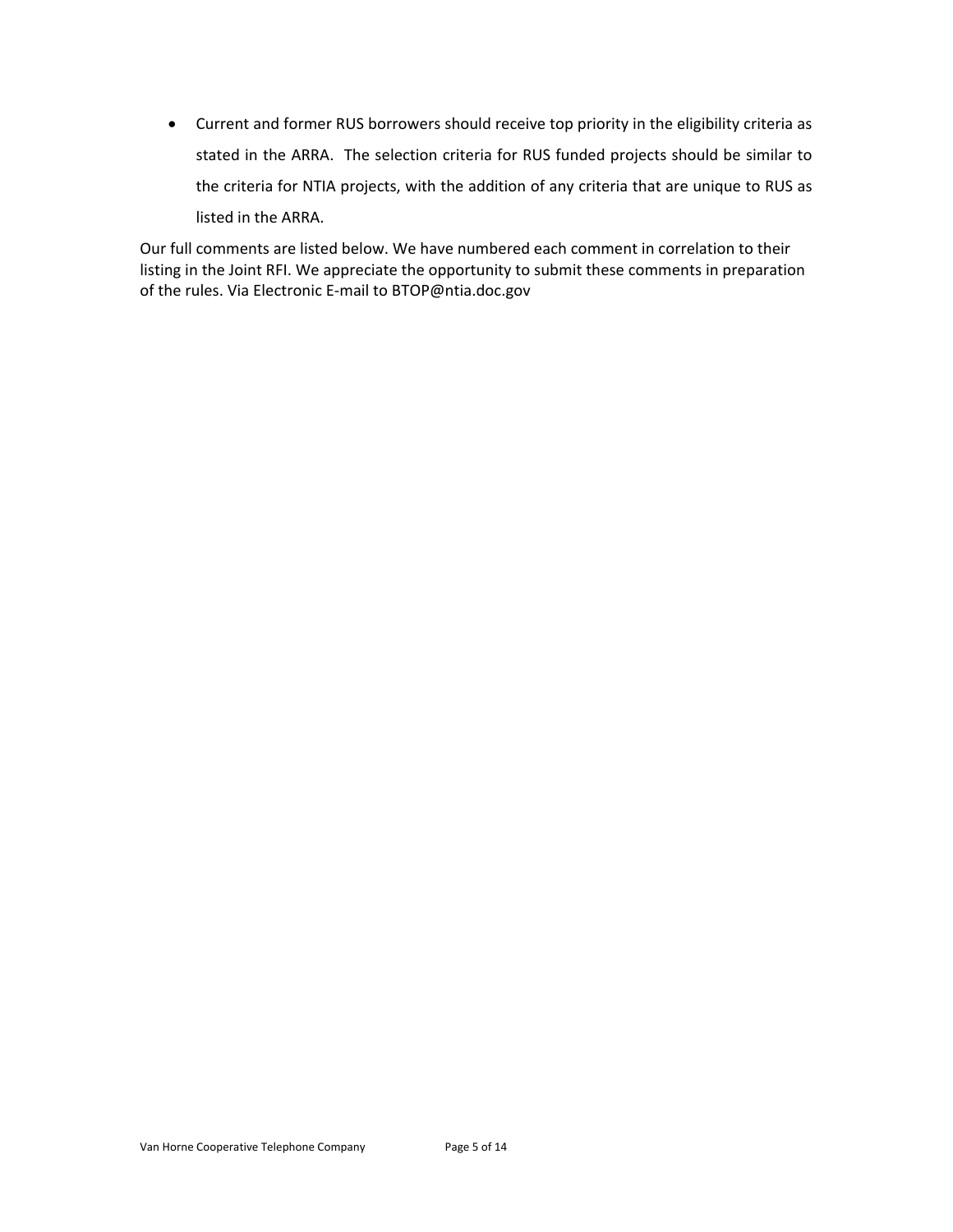*Van Horne Cooperative Telephone Company Comments on Section 6001 of the American Recovery and Reinvestment Act of 2009: Docket No. 090309298‐9299‐01 – NTIA and RUS Joint Request for Information ‐ Dated March 12, 2009*

#### *NTIA Program Comments*

# **1. Purposes of the Grant Program**

In response to whether a certain percentage of grant funds should be allocated to each category proportionately, we strongly believe that the funds should be allocated to those categories that have the greatest need. The ARRA was enacted to create jobs, close the broadband gap, stimulate the economy, improve current and future broadband services and encourage the demand for broadband. Projects that will be able to meet those requirements and provide broadband access to those areas that meet the definitions for both unserved and underserved should be allocated the greatest share of the funds. The most important need is for these areas to get infrastructure in place that will allow service providers to offer broadband to the greatest population over the greatest serving area. Educating users on broadband services and adoption will be a part of the marketing effort of individual service providers. Community focused providers will ensure that their customers are educated on the uses and benefits of broadband access. Using the funds to construct broadband infrastructure should be the highest priority. Once the infrastructure is built, broadband access will be extended to all of the institutions listed in the bill, (schools, libraries, medical and healthcare providers, community colleges, etc.) in each community.

# **2. Role of the States**

It will be important for the NTIA to coordinate its work with the States with respect to the BTOP. However, the level of involvement by the States will need to remain strictly advisory. The ARRA states that the Secretary may consult a State with respect to: identification of areas described in sub-section (b)(1) or (2); and, the allocation of grant funds within the State for projects. There have been several comments, both during and after the Open Forum meetings, regarding what level of involvement that the States should possess. Unfortunately, there are many differences in opinion. Coordination between NTIA and the States will be important in determining areas where there is a need for broadband service. However, NTIA will need to maintain final control and independent decision making on awarding funding throughout the grant award process. If States were given the authority to determine which projects would qualify by means of "screening" the applications before NTIA's review, there could be a potential conflict of interest, primarily due to the fact that some States will be submitting projects of their own. This conflict may prejudice projects submitted by private entities like us. States should be able to provide insight on projects that will provide broadband service to the greatest population. However, as a means of maintaining consistency in how grants are awarded in all 50 states, NTIA should be the final decision maker in determining funding for all applications. The State's role should remain merely advisory in nature by coordinating and gathering projects as established in the ARRA.

# **3. Eligible Grant Recipients**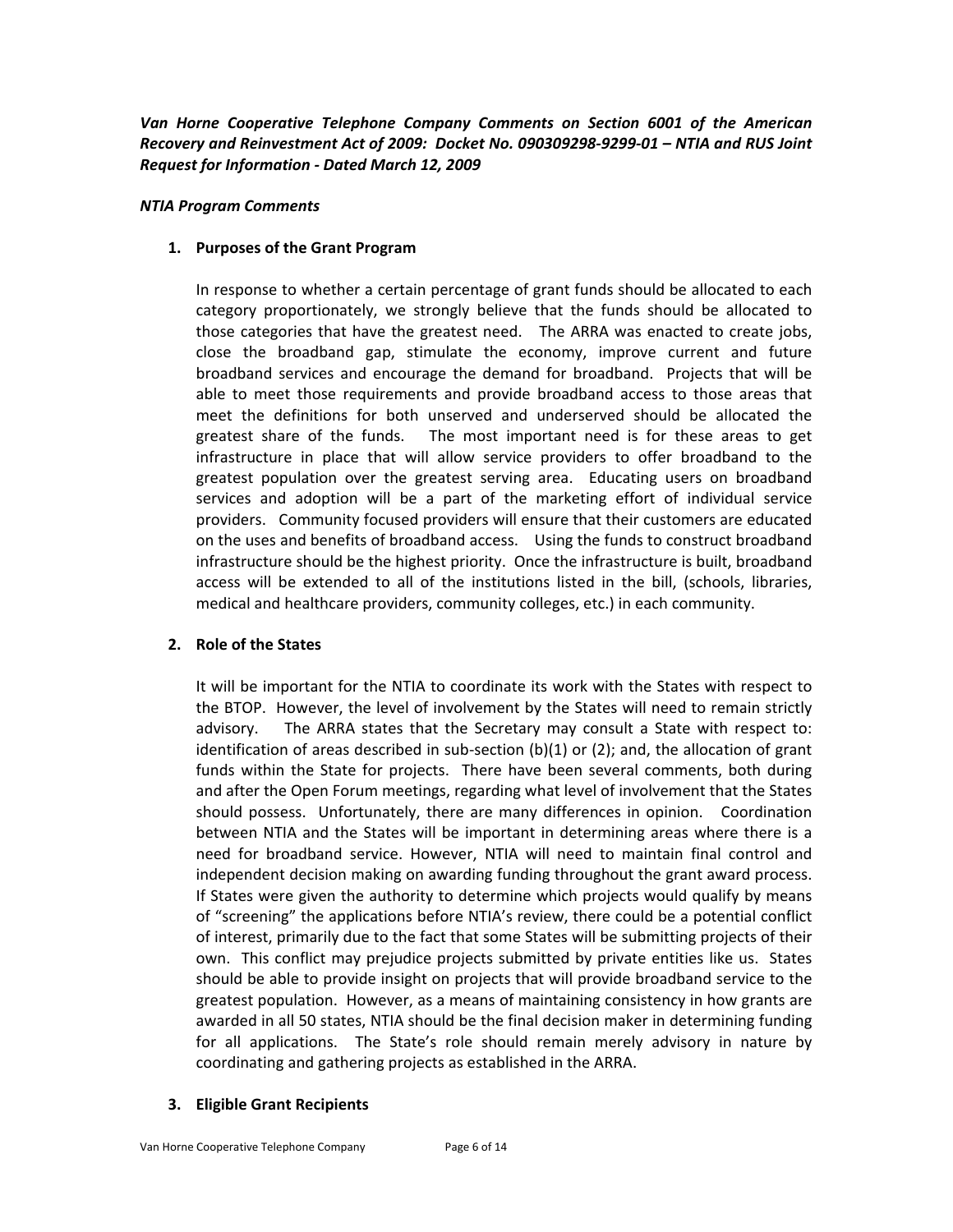Eligible grant recipients should be those listed under Section  $6001(e)(1)(A)$  and (B) of the ARRA. Further, under (C) other entities should include rural LECs and CMRS, like Van Horne. Grants need to be awarded to those entities that are community focused and have a history of ensuring that quality service is provided. By eliminating the large RBOCs, CMRS, start up entrepreneurs, investment firms, speculators and others who either lack a rural focus or have no service history, you will be ensuring that those who will be benefitting from the broadband stimulus funds will have a commitment to the rural communities, that they will get the job done timely and efficiently and that quality broadband services will be provided long term. Community focused rural providers prove daily their commitment to the communities they serve by reinvesting back in the communities.

A key element of every eligible grant recipient will be that the project they are submitting will increase both the affordability and overall take rate of broadband access to the greatest population of users in the area. In addition, the project will need to enhance the current broadband access service to the following institutions: health care, educational facilities, public safety, libraries and community centers.

## **4. Establishing Selection Criteria**

There should be established selection criteria to award any funds and that criteria must be made public before any deadlines are set for submitting applications. We would suggest NTIA look back to the original TOPS program and how applications for that program were reviewed with modifications required by the priorities now stated in the ARRA at Sec 6001. In the TOP program, the following criteria were analyzed and weighted in determining award recipients:

- *Project Purpose (20%)*
- *Innovation (30%)*
- *Community Involvement (10%)*
- *Evaluation (10%)*
- *Project Feasibility (20%)*
- *Project Budget (10%)*

For the new BTOPs program, a similar process could be used with several criteria from the ARRA that could be rated and assigned a relative weight as follows:

- Project to provide infrastructure capable of providing broadband service to the greatest number of population in unserved and underserved areas (30%)
- Provide service to Community Anchor Institutions (20%)
- Applicant's level of experience and commitment to the community (20%)
- Project's economic feasibility (10%)
- Long Term Sustainability of Broadband Access (10%)
- Ability to timely start and complete the project (10%)

In weighting the criteria for the BTOP Grant selection process, NTIA should review the area of the proposed project by looking at the level of broadband service currently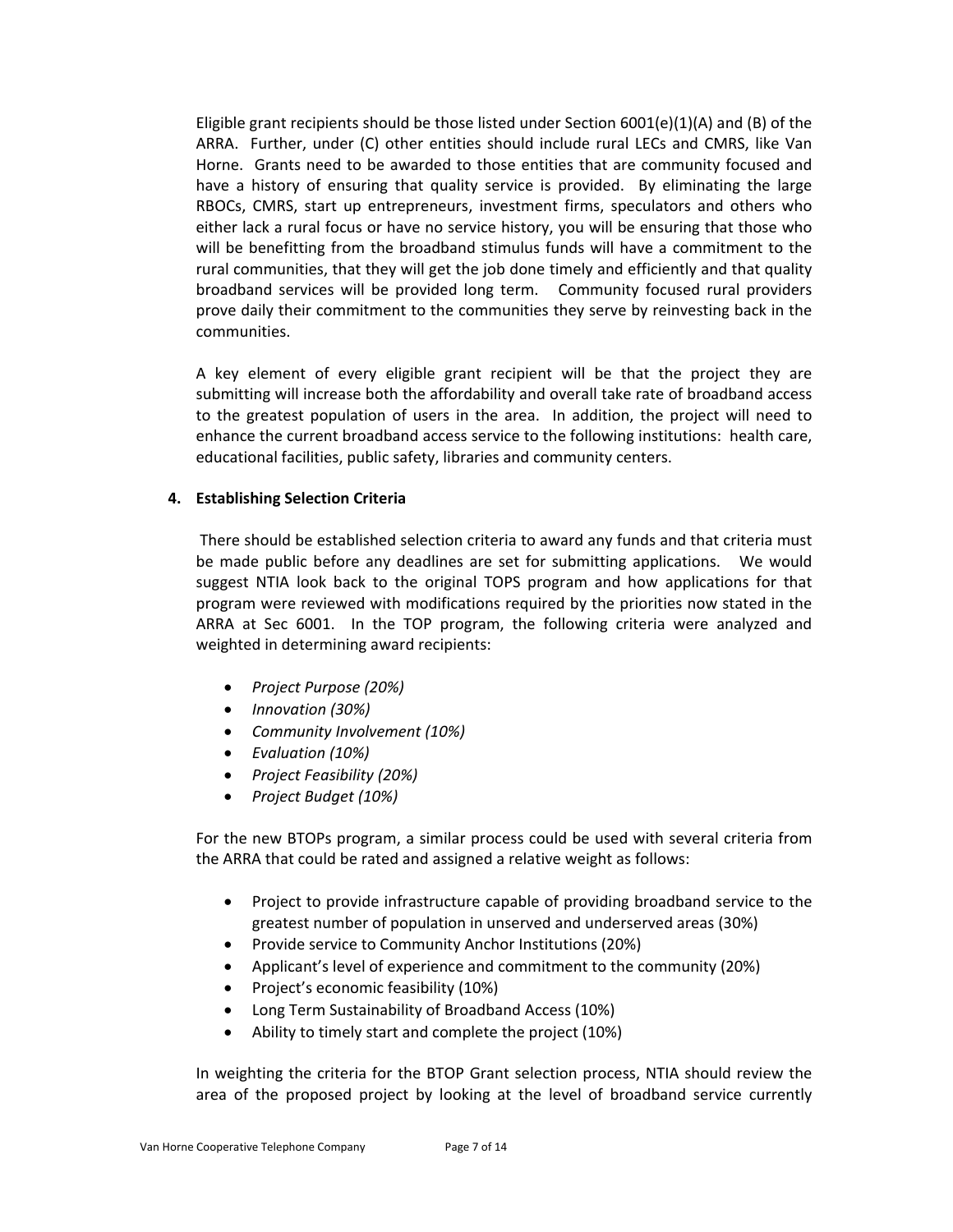being offered and the economic need of the communities for broadband. The past history of the applicant should also be reviewed including the following: level of experience, service reliability, customer service and financial stability. Long term feasibility of the project will need to be judged. All applicants should provide a financial forecast showing at least a 10 year projection. The forecast will need to demonstrate that the project is sustainable long term. The net income and cash flow in the forecast need to prove this. NTIA should establish consistent minimum financial benchmarks to show such long term sustainability.

NTIA will need to coordinate with RUS in establishing priorities in granting funds. Due to the fact applicants may be applying to both authorities, coordination will need to be maintained to avoid any prohibited double dipping in the awards process. Priority should not be given to proposals that leverage other ARRA funding or that do not provide at least a minimum of 20% equity. Applicants need some level of company or local financial commitment to ensure that they are invested in making the project a success long term. Any waivers of the 20% equity requirement, as allowed in the ARRA, should be rare.

Also, NTIA should deny applications proposing a project that would overbuild the service area of any existing RUS borrower, unless the applicant is a current or existing RUS borrower serving that area. Funding should not be granted to create new competition in areas that already have adequate broadband. Funding should only be provided to build out broadband infrastructure in areas that fit NTIA's definition of unserved or underserved.

Priority should be given to applications that demonstrate the applicant has a history of commitment to serving rural populations and has done so successfully for some time. The application should require a detailed narrative on those who will be served, including public anchor institutions, if funds are awarded, how the project will be implemented and over what time frame the project should be implemented. Due to the number of applications that are expected to be submitted, priority should be given to applications that will be serving the greatest need by offering broadband access to the greatest number of customers over a project area and at the highest speeds possible. Also, the project should score higher if it provides key services to core community anchor institutions, such as, the public safety network, Tribal lands, educational facilities, libraries, and medical and healthcare facilities.

The evaluation of sustainable adoption of broadband service need not be subjective. Sustainability can be demonstrated by an applicant's past track record in delivering solid broadband penetrations in other areas it serves. Further, NTIA can review past marketing and pricing of services to ensure that a reasonable and affordable price can be maintained for any NTIA project. The rules should not require a mandatory marketing study, but if an applicant voluntarily provides one as a part of its application (a market survey which includes market penetrations that support long term sustainability) then these applications should score higher in the NTIA selection process. A detailed quality project would likely do a scientific marketing survey to best determine pricing, service goals, penetration and long term sustainability.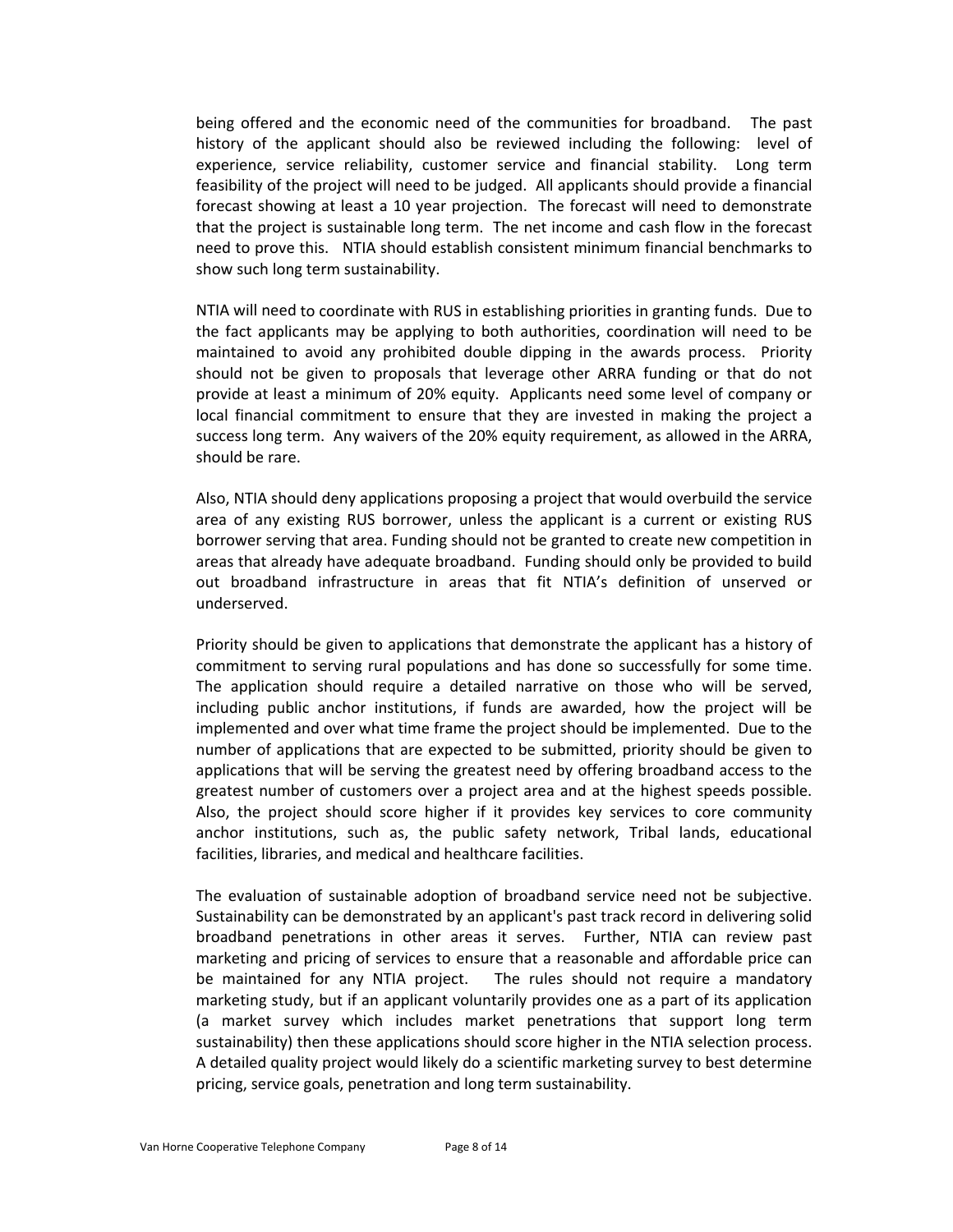In response to the question on whether the fact that different technologies provide different service characteristics should be considered given the "technologically neutral fashion" direction of the ARRA, we agree that the selection criteria needs to be technology neutral. Different broadband technologies will differ based on the needs of a community, the terrain of a service area, the availability of spectrum, ROW, poles, etc. Therefore, NTIA should allow applicant's to decide what technology to utilize, wireline or wireless, to provide broadband access dependent on the terrain of the area and other service area characteristics. Applicants will want to use technology that will be able to offer the greatest speed to the greatest population in the area(s) they desire to serve, also considering the long term economics of their choice.

## **5. Grant Mechanics**

In discussing the mechanisms that should be used in distributing funds, we suggest that the NTIA and RUS use a simplified and coordinated application and review process, similar to what NTIA has used in the past like TOPs. In reviewing applications, there should be a proper review process which focuses on the quality of the application and the project being proposed. The funding and selection of quality projects that fit the final criteria is more important than taking an "out the door quickly" approach. Please see our comments in #4 above regarding selection criteria and review processes. It will be critical that both NTIA and RUS establish similar standards in how applications will be reviewed. A similar application and process would be best having differences only where the text of the ARRA require differences. It will also be critical that both are well staffed in order to meet the demands of the application process.

# **6. Public Computer Center Capacity**

As a part of the ARRA, not less than \$200 million is to be awarded to expand public computer center capacity. In awarding the Public Computer Center Capacity funds, a request for funds with a detailed plan on how the funds will be used should be included in the application. Often this request should be in connection with a request for funds to build the broadband infrastructure in the same community also. Public Computer Centers can be very valuable for rural communities. For example, job training, education, research, marketing, economic development, keeping in touch with friends and family or in touch with world events are just a few potential uses of a Public Computer Center. A Public Computer Center can be set up as a separate location, within a public library, community hall, school, senior center, nursing home or assisted living center, within a Community College, tribal facility, and local medical or healthcare facilities. The key in establishing or enhancing a Public Computer Center is to provide access to computers and broadband, while educating and training residential users and community organizations on the uses and benefits of broadband access. Such centers prime the pump for further adoption in the community.

#### **7. Innovative Programs to Encourage Sustainable Adoption of Broadband Services**

As a part of the ARRA, not less than \$250 million is to be allocated to "Encourage Sustainable Adoption of Broadband Service". Service providers will be promoting and advertising the benefits of their services which history shows leads to reasonable levels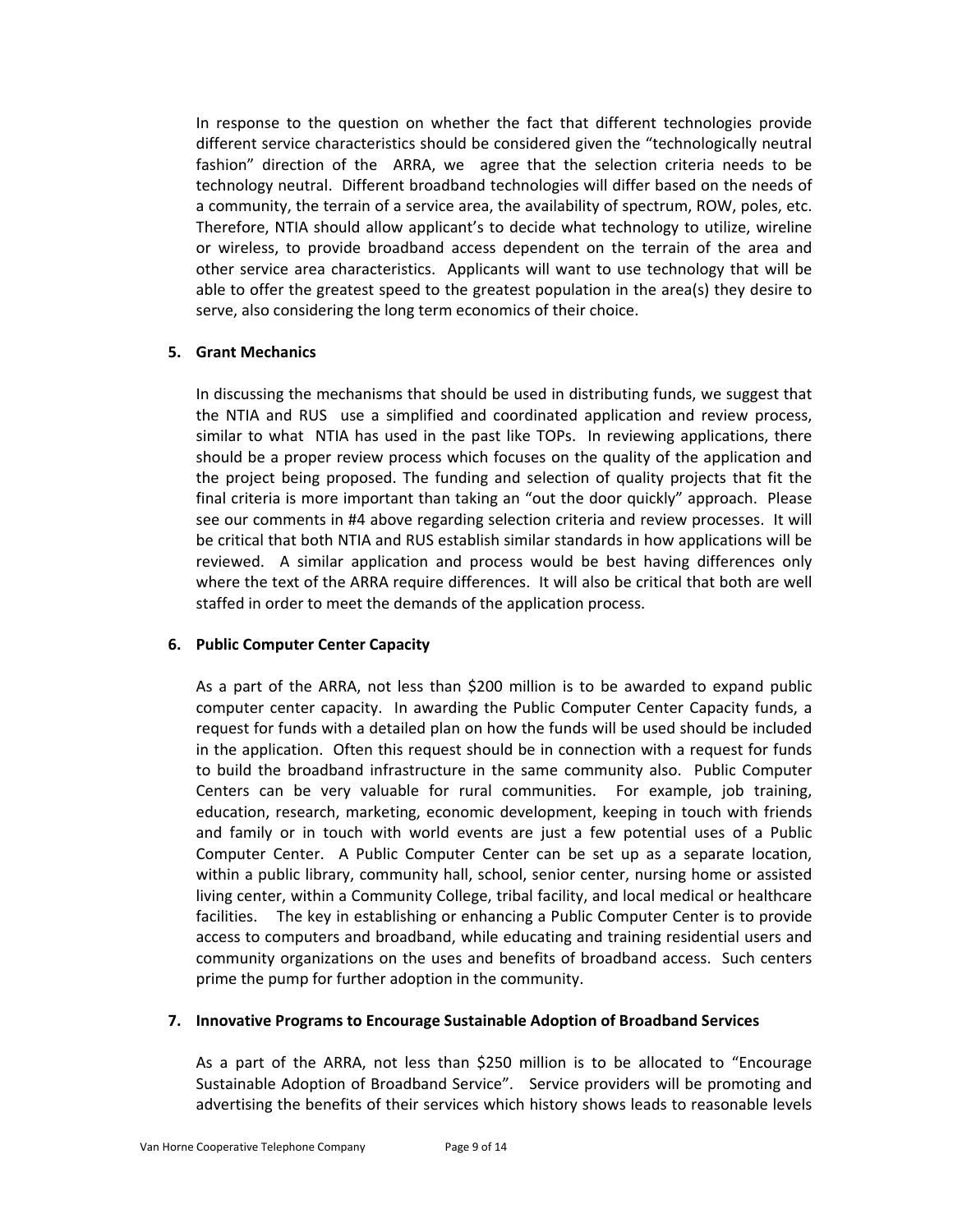of broadband adoption over time where good service is being provided. It will be important to have the Public Computer Center in place to ensure, access, education and training is occurring in the communities that receive stimulus funds. Without, access, education and training, consumers may not utilize broadband services to their full potential simply because they do not have the access or knowledge.

# **8. Broadband Mapping**

NTIA will need to coordinate with each State during the process of establishing a nationwide inventory map of existing broadband service capacity in each state in the United States. The FCC recently updated the rules on filing the FCC Form 477, which contains much of the key data that can be utilized in developing a comprehensive nationwide broadband map. We encourage NTIA to work with the FCC, RUS and state agencies to share this data as permitted by law. The FCC Form 477 does include significant proprietary data, which will need to be protected while being utilized in the mapping process. With the recent revisions to the FCC Form 477 filing rules, the FCC is requiring the Form 477 be completed by Census Tract, to list providers, technologies utilized, subscriber counts and established speeds. If NTIA uses the information provided on the Form 477, a clear view of served, unserved and underserved areas will be shown on the state and nationwide broadband maps. NTIA has the duty to establish the nationwide inventory map, but will need to work with each state to coordinate that all mapping is combined into one nationwide map as required by the Broadband Data Improvement Act.

We disagree with the prepared Testimony of Connected Nation Chairman and CEO Brian Mefford regarding broadband mapping being prepared at a household level. The concept of working with state agencies to develop a map at the household level, especially in rural areas would be a daunting task to undertake and is not necessary with the data providers already prepare for the FCC 477 form. We should use that data and not require any new or additional inconsistent efforts in each of the 50 states. The percentage of error between using Census Tract and Household level does not appear to be as significant as thought by Connected Nation and does not warrant using a process other than the reporting required by the 477 forms.

#### **9. Financial Contributions by Grant Applicants**

The limit set on funding requests should normally not exceed 80% of the total grant. Applicants that are able to contribute at least 20% of their own funds, whether in cash or other in kind equity (hard assets, spectrum, etc), will be more committed to the long term viability of their projects. On the reverse side, if an applicant is dependent on more than 80% in grant funds, their commitment to the, project, area and the people will be less since they will have little investment into the area and the project. Applicants who are willing and financially able to commit a greater percentage of their own funds in to a project should score higher in the review process when awarding funds. NTIA should waive the 20% equity requirement only in very rare cases of extreme need. Frequent waivers would reduce the dollars available for other well deserving projects also.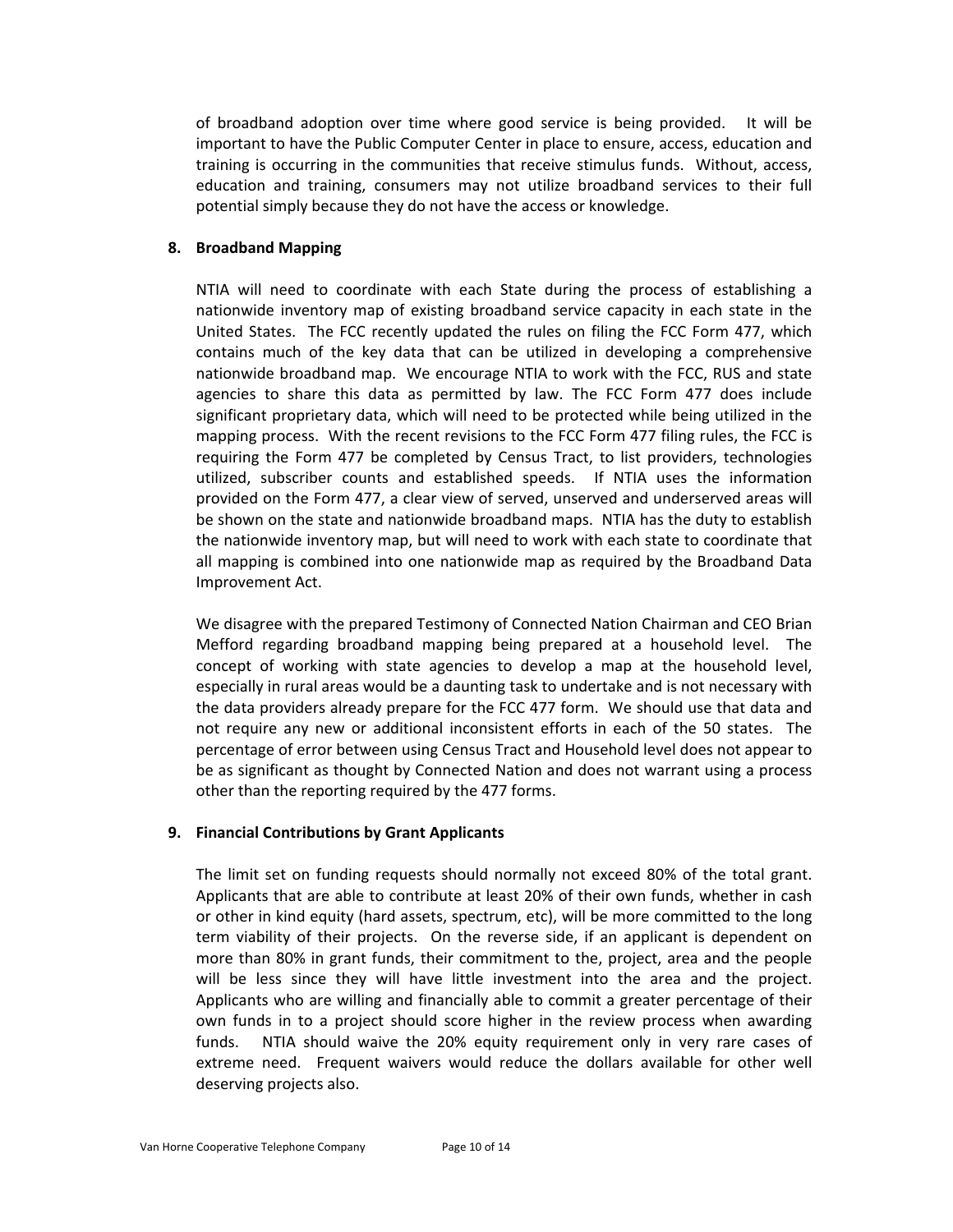In determining whether or not a project would have been implemented without Federal assistance, the history and demographics of the proposed coverage area for the project will need to be reviewed. In addition, projects that are being submitted should be analyzed for financial need. Project selection should be based in part on the need for grant funds to complete the project. Without grant funds, the cost justification would not have otherwise been financially feasible.

#### **10. Timely Completion of Proposals**

We propose that NTIA and RUS establish a realistic timeline in which applications will be reviewed and funds awarded. Awards should be made to projects where the application documents that they are high quality and prove that they are sustainable, which should be more important than a quick turn-around in awarding funds. NTIA will need sufficient time to review the applications and projects. In addition, if an application template is developed, time consideration may be needed for OMB review and approval.

We encourage NTIA and RUS to look at historical application practices in both the original TOPs program and Broadband Loan programs. If there were mistakes made or the processes were to slow when awarding funds those issues need to be rectified and the process simplified. However, many rural LECs are familiar with those application processes and could quickly adapt to any minor ARRA changes needed to make them work. We applaud both NTIA and RUS for working together and continuing to improve and enhance their processes so that sound decisions will be made in the Stimulus funding process.

In response to ensuring that projects can be completed within two years, we recommend that applications include a detailed timetable for the project in which requests for funds are being made. Once funds are awarded, as a part of the quarterly reporting requirements, award recipients should include an updated timetable marking the progress that has been achieved in addition to steps still needing to be met. NTIA and RUS should allow some flexibility in the timeline, depending on the type of technology being proposed in the project and product availability. For example, a wireless project that is proposing a LTE deployment will be dependent on when product development is completed, which is estimated towards the tail end of the two year time frame.

#### **11. Reporting and Deobligation**

The quarterly reports (which should include updated timetables showing what has been completed and what is still needed) will be the main source for NTIA and RUS review to determine whether funds are properly being spent. NTIA and RUS staff members that will be responsible for overseeing the projects that are awarded funds will need to compare the progress of projects to the commitments made in the applications. In the event it is determined that funds have not been used in accordance with the ARRA, rules, or an application, any remaining funds should be frozen until a review can be completed to determine the impact the deobligation of the funds would have on the part of the project that may have already been completed. All funding should be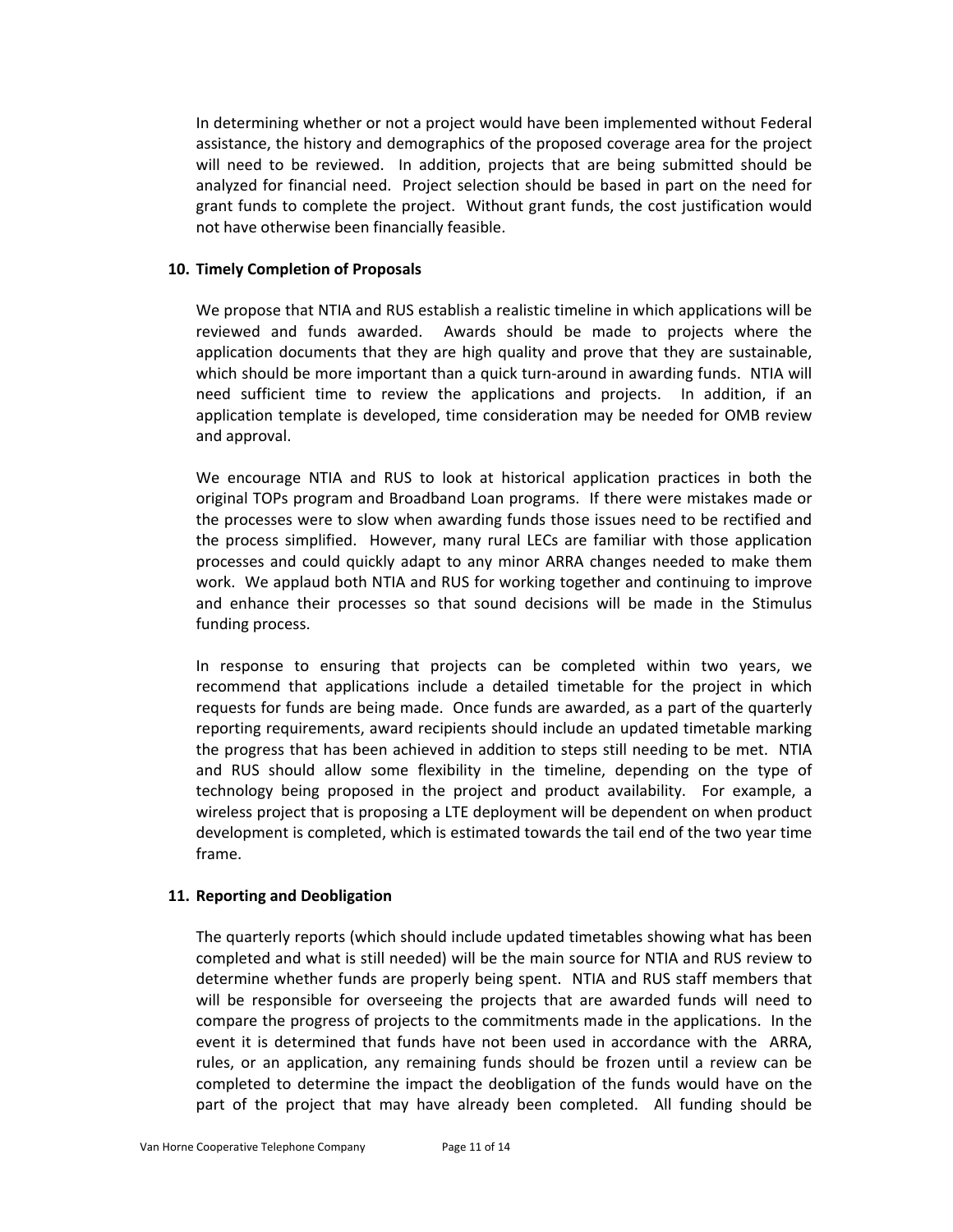deposited in a separate funding account until the funds have been spent and the project is completed for better review.

#### **12. Coordination with USDA's Broadband Grant Application**

To efficiently and effectively review the volume of applications that will be submitted to both NTIA and RUS, it will be important that each authority have application formats that are similar. Applicants will have the opportunity to submit applications for both programs. As such, they will need to maintain an open forum for communication and coordination in the review process with each other. Both programs should adopt similar definitions, especially of rural, unserved and underserved. Joint funding by both NTIA and RUS may be appropriate in a larger mixed project where NTIA is lead on community services, including public anchor institutions, while RUS would focus on rural infrastructure funding.

## **13. Definitions**

There are several terms in the ARRA that require NTIA to define them. It is important that these terms be clearly defined to allow applicants to identify whether their proposed projects will meet the requirements. Terms requiring definitions are as follows and we provide our suggestions herein:

- a) **Unserved:** To be classified as an "unserved area", applicants need to show that the area they are proposing to serve is currently only able to receive broadband service at a speed of less than 768Kbps, bi-directional, during peak – hour load.
- b) **Underserved:** To be classified as an "underserved area", applicants need to show that the area they are proposing to serve is currently only able to receive broadband service at a speed of 768Kbps to less than 12Mbps, bi‐directional, during peak – hour load.

The speeds as defined above in a) and b) are consistent with the FCC's new broadband speed reporting requirements for FCC Form 477. In addition these speeds are also supported by OPASTCO and other national organizations.

- c) **Broadband Service:** Broadband service should be defined consistent with the speed tier system as currently established by the FCC. Following this system, the minimum bandwidth for basic broadband should be 768Kbps downstream.
- d) **Nondiscrimination and Network Interconnection obligations:**  In proposing suggested definitions regarding nondiscrimination and network interconnection obligations, we recommend that NTIA and RUS adopt the FCC's Policy Statement adopted August 5, 2005. Applicant's must also comply with, Section 230 (b) of the Communications Act of 1934, Congress states that the United States policy should be to "preserve the vibrant and competitive free market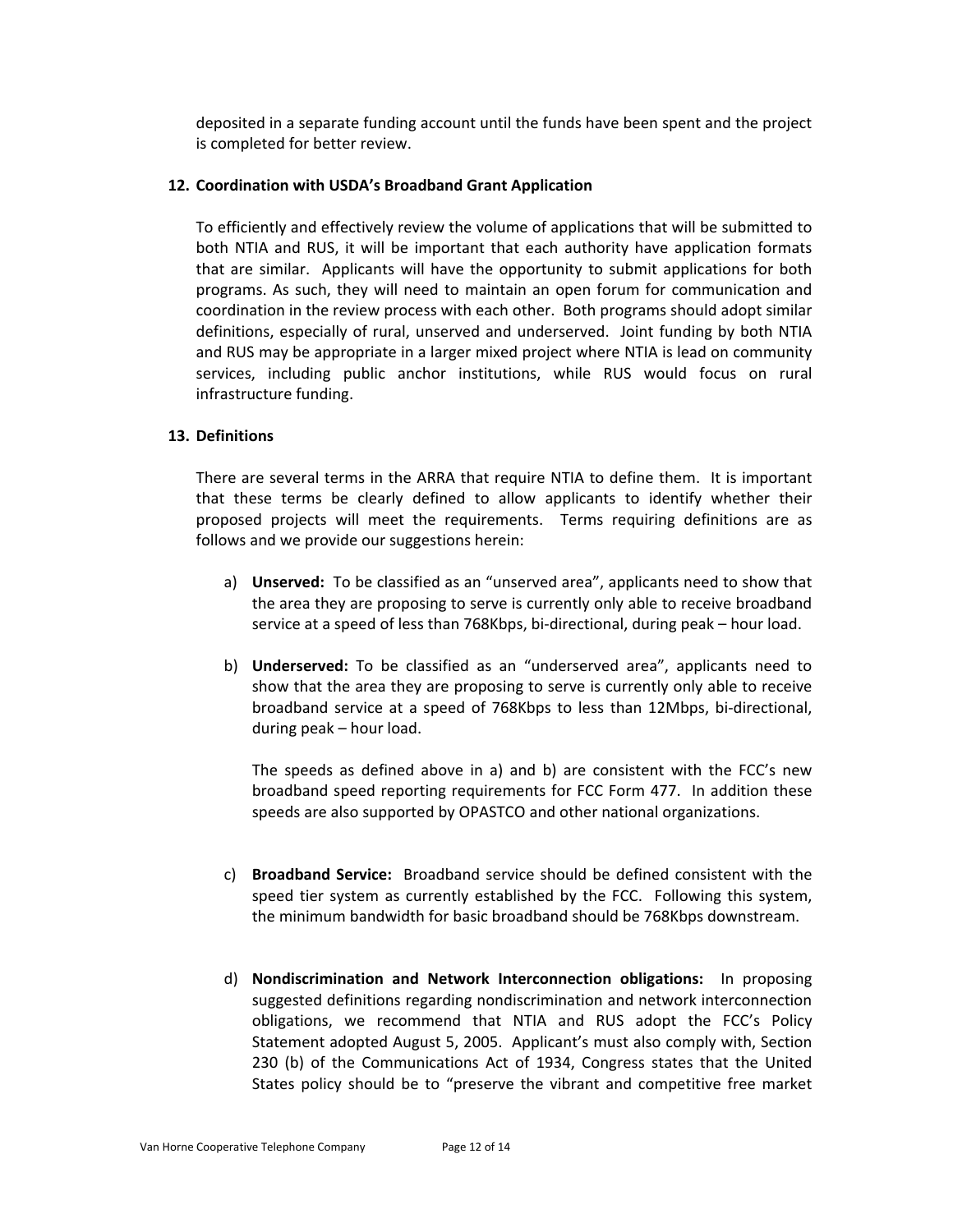that presently exists for the Internet" $1$ 

e) **Community Anchor Institutions:**  NTIA should define what will be classified as a Community Anchor Institutions in order to be consistent and provide guidance for applicants as they prepare their applications for funds. We interpret Community Anchor Institutions to be those institutions that are vital to the ongoing functioning and longevity of a community. For example: public safety institutions like police, fire, emergency response; city hall; schools; hospitals or medical clinics; Chamber of Commerce; library, etc.

# *RUS Program Comments*

## **1. Most Effective ways RUS could offer Broadband funds**

To be effective, RUS will need to take an approach similar to NTIA in the application review process. The application process will need to be streamlined significantly compared to the current RUS loan programs in order to meet the timeframes established in the bill and desires of the President and Congress. We would recommend that the funds that are allocated to RUS be divided between grant and loan funds with a higher percentage going to grants Such as, 60% grant and 40% loan funds. Projects seeking funds from NTIA are going to be those projects that may not be financially feasible with the traditional RUS loan program or the existing RUS Broadband loan program.

# **2. How can RUS and NTIA best align their activities to make the most efficient and effective use of the funds**

RUS and NTIA will need to have similar processes for application submission, review, scoring and awarding of funds. The definitions as proposed for unserved and underserved under NTIA should be considered in determining if an area can be classified as a "rural area without sufficient access to high speed broadband service" under the RUS program. NTIA and RUS will need to maintain an open forum for communication and coordination in the review process with each other. NTIA should deny applications proposing a project that will overbuild the area of an existing RUS borrower, unless the applicant is a current or existing RUS borrower serving the area.

# **3. Definitions**

RUS is seeking comments on how to determine if an area lacks "sufficient high speed broadband service to facilitate rural economic development". In order to determine this, a few terms require definitions.

a) **Rural Economic Development**: The ARRA was passed to create new jobs and stimulate the economy. A proposed project should be able to show how many new jobs will be created as a result, how it will stimulate the economy of the area that will benefit from the project and that the project benefits will be able

 $\overline{a}$ 

Van Horne Cooperative Telephone Company Page 13 of 14

 $1$  47 U.S.C. § 230(b)(2)